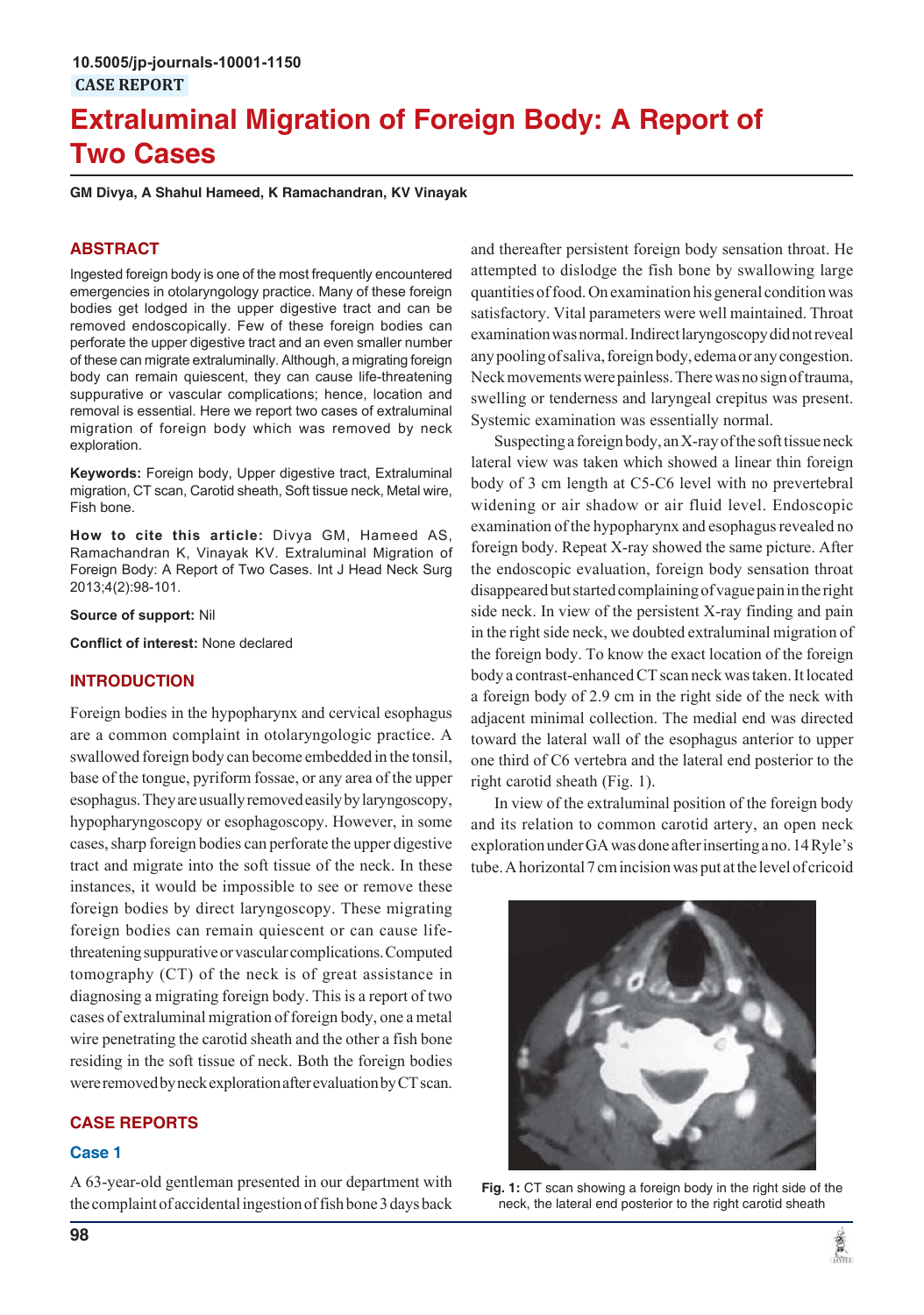cartilage in the right side neck. After retracting the sternocleidomastoid, carotid sheath was identified. The right middle thyroid vein was identified and ligated. An area of fibrosis with minimal fluid collection was seen between the apex of right pyriform fossa and carotid sheath. The same was carefully dissected and carotid sheath was retracted laterally. Surprisingly it was a black metal wire instead of fish bone and the foreign body was not situated exactly as where it is seen in the CT. The medial end was at the level of superior border of thyroid cartilage and the lateral end was found penetrating the carotid sheath and lying posterior to carotid artery (Fig. 2). The same was removed carefully and it was of 2.9 cm length. A 3 mm perforation was seen at the apex of the right pyriform fossa (Fig. 3) which was closed by using 3 0' Monocryl. The neck wound was closed in layers after putting a no. 12 suction drain which was removed on postoperative day 3. The patient was on Ryle's tube feeds for 5 days. Pharyngeal fistula was excluded by barium study and oral feeds were started. The patient's postoperative period was uneventful.

## **Case 2**

A 45-year-old gentleman presented in our department with pain and pointed swelling in right side neck of 3 days duration. There was no history of foreign body sensation throat or difficulty or pain during swallowing. He gave a history of accidental ingestion of fish bone and thereafter foreign body sensation throat 15 days back, which was evaluated outside by rigid endoscopy and no foreign body was detected. The patient was absolutely free of symptoms after the endoscopy. On examination his general condition and vital parameters were well maintained. Neck examination revealed a pointed swelling of 1 cm with tenderness in the right side. Neck movements were painless. Laryngeal crepitus was present. Throat examination was normal. Indirect laryngoscopy did not reveal any pooling of saliva, foreign body, edema or any congestion.

A CT scan neck was taken and it showed a foreign body transversely located at the right sternocleidomastoid muscle with no evidence of abscess (Fig. 4).

Exploration of the neck was performed under local anesthesia. Horizontal neck incision was put above the swelling and the foreign body, a sharp, linear, serrated fish bone of 3.5 cm was gently pulled out of the right subcutaneous tissue of the neck (Fig. 5). Endoscopic evaluation of hypopharynx and esophagus was done and it was normal. The postoperative period was uneventful.

*Extraluminal Migration of Foreign Body: A Report of Two Cases*



**Fig. 2:** Black metal wire seen puncturing carotid sheath and lying posterior to carotid artery



**Fig. 3:** Perforation at the apex of right pyriform fossa



**Fig. 4:** CT scan showing a foreign body transversely located at the right sternocleidomastoid muscle with no evidence of abscess

#### **DISCUSSION**

Impaction of foreign bodies in the upper aerodigestive tract has been reported since early in recorded history.<sup>1</sup> Foreign

bodies can become lodged in the tonsil, base of the tongue, pyriform fossa, and cervical esophagus. Only rarely do foreign bodies penetrate the wall of the aerodigestive tract,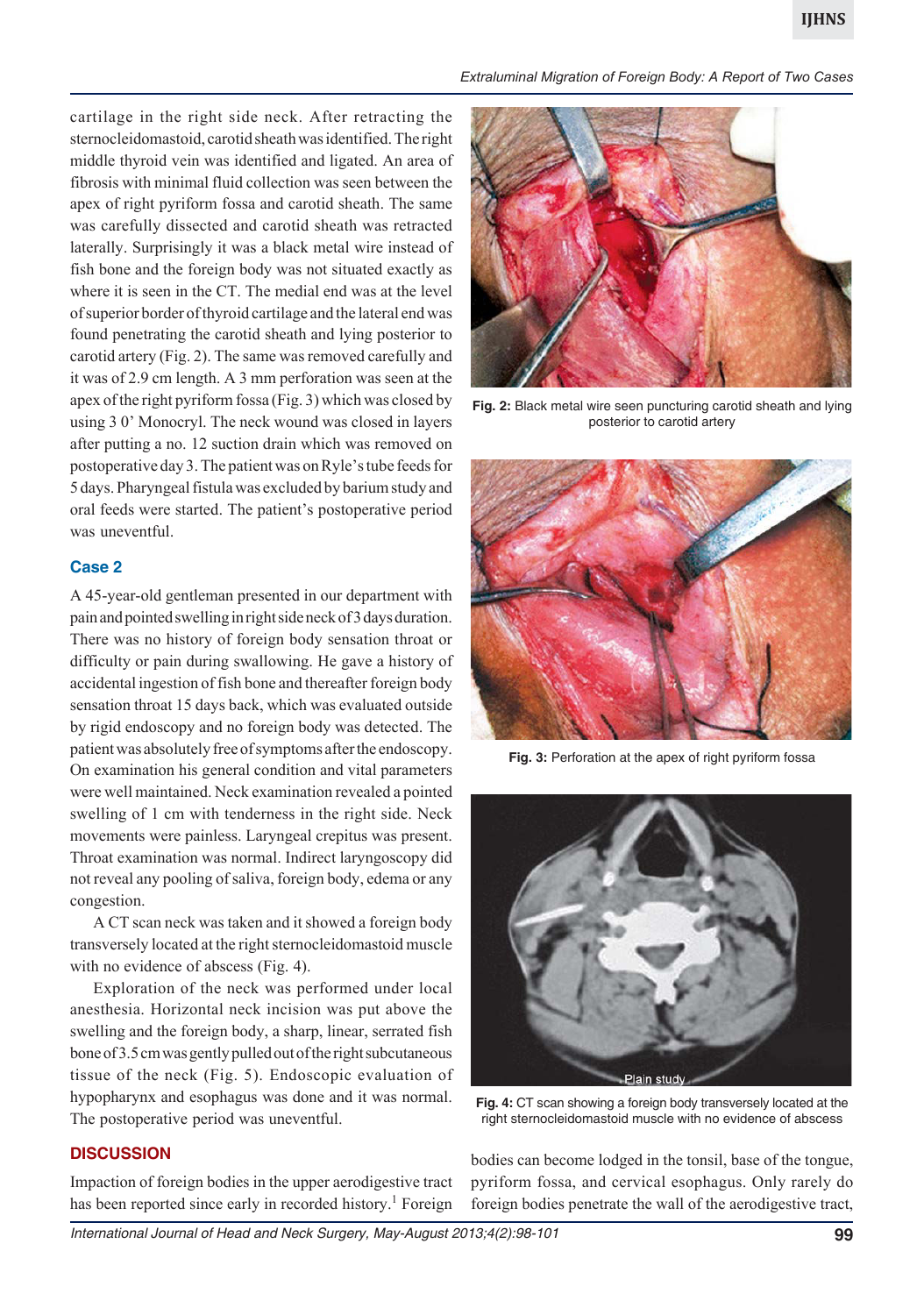

**Fig. 5:** Sharp linear serrated fish bone

and even more rarely do they migrate into the soft tissue and viscera of neck.<sup>2</sup> Remson et al in 1983 reported that out of 321 cases of penetrating esophageal foreign bodies, 43 of them migrated extraluminal.<sup>3</sup> Foreign bodies that are sharper and those that are more horizontally oriented have a higher chance of penetrating the wall of the aerodigestive tract. When perforation occurs, it is facilitated by the strong contraction of the hypopharyngeal and cricoesophageal muscles as they propel a food bolus into the esophagus; this explains why higher rates of penetration occur in the hypopharynx and cervical esophagus. The mechanism of migration is thought to be due to movement of neck muscle and viscera during voluntary or involuntary movements of the head and neck structures.

Perforating and migrating foreign bodies can introduce bacteria into the soft tissue of the neck and cause suppurative complications, such as parapharyngeal or retropharyngeal abscess. Infection can spread into the mediastinum and lead to life-threatening mediastinitis. A foreign body might also penetrate adjacent visceral structures, such as the thyroid gland.<sup>4-6</sup> Finally, these objects can also penetrate the major blood vessels in the neck and precipitate vascular complications, such as aortoesophageal and innominate-esophageal fistulae and carotid rupture.

X-rays of lateral neck though useful, do not help determine if migration has occurred. Foreign body migration is suspected on the basis of suggestive history, a positive finding on lateral neck radiography, and a negative finding on rigid endoscopy. A CT scan can then be used to localize the foreign body and estimate the extent of damage done. A CT scan of the neck, utilizing extrafine cuts of 1 mm is the investigation of choice and is invaluable in confirming the presence of the foreign body. It offers better detection of thin, small and minimally calcified foreign bodies which is impossible to be identified by plain X-ray.<sup>7</sup> It also serves as a 'road map' as it provides the surgeon with accurate size, type, orientation

of foreign body and its relationship to other vital structures in the neck such as hyoid bone, thyroid cartilage, cricoid bone, carotid artery and internal jugular vein.<sup>8</sup> This information is very crucial especially when a neck exploration is planned. CT scans however are not without their drawbacks. It is sometimes impossible to tell if the foreign body is partially or completely extraluminal. A CT scan taken first without, and then with oral contrast can sometimes be useful. If the foreign body can be seen distinctly separate from the contrast in the lumen, it can be presumed to be completely extraluminal.<sup>9</sup> The other problem is, as the soft tissues of the neck are mobile in relation to the bony and cartilaginous structures, at the time of surgery, the foreign body may not be situated exactly as where it is seen in the CT, as in our first case. Therefore the use of the C-arm to localize the foreign body in the neck intraoperatively is recommended.<sup>10</sup>

Having confirmed that the foreign body is extraluminal, exploration and removal of the foreign body via an external approach is recommended, to avoid life-threatening complications.<sup>11</sup>

In our first case, history wise the foreign body was fish bone, but on neck exploration it was found to be a thin metal wire. The foreign body here was not situated exactly as where it is seen in the CT, the medial end was at the level of the superior border of thyroid cartilage instead toward the lateral wall of the esophagus. The position of the lateral end was same as that in the CT. In the second case, the foreign body was situated exactly as where it is seen in the CT. In both the cases the neck exploration was successful without the aid of C-arm.

# **CONCLUSION**

These two case reports highlight the need of suspicion of extraluminal migration of foreign body when endoscopy fails to identify a foreign body and postoperative X-rays confirm it is still in the neck. Diagnosis of extraluminal migration and the exact location of foreign body can be established with CT scan of neck which provides a road map for surgical intervention. Systematic exploration of the neck via an external approach using the CT scan as a guide will decrease the chances of an unsuccessful exploration and will prevent the occurrence of life-threatening complications.

# **REFERENCES**

- 1. Jackson CL. Ancient foreign body cases. Laryngoscope 1917;27: 583-84.
- 2. Al-Sebeih K, Volvoda M, Sobeih A, Al-Sihan M. Perforating and migrating pharyngo-esophageal foreign bodies: A series of 5 patients. Ear Nose Throat J 2006 Sep;85(9):600-03.
- 3. Remsen K, Lawson W, Biller HF, Som ML. Unusual presentation of penetrating foreign bodies of upper aerodigestive tract. Ann Otol Rhino Laryngol Suppl 1983;105:32-44.

黨